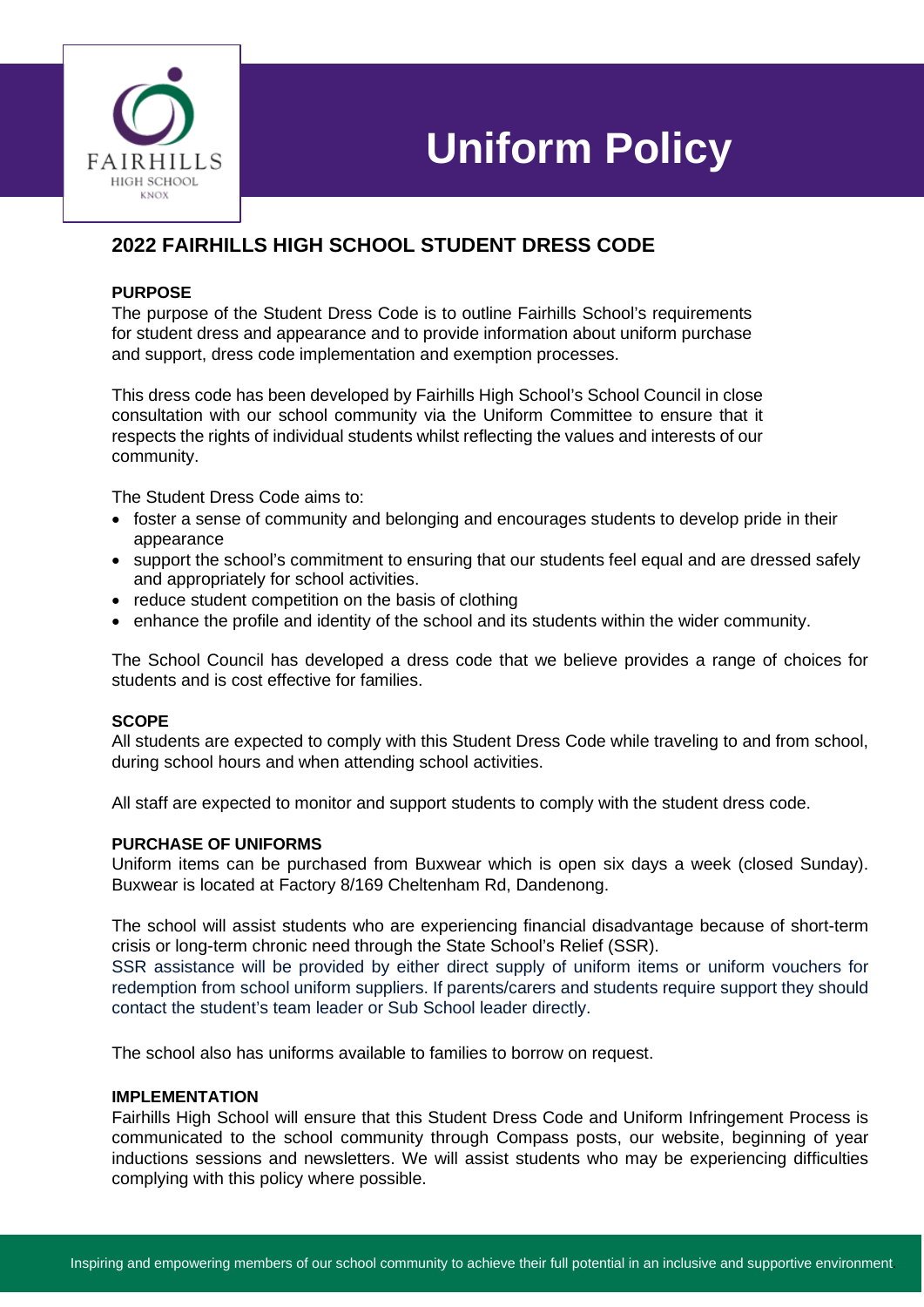When students have repeated uniform infringement occurrence, the Principal may require parents/carers and the students to attend a meeting at the school. In this event, the school will continue to work with the student and family to support compliance.

#### **EXEMPTIONS TO STUDENT DRESS CODE**

We recognise that there may be situations where the application of this dress code may affect students unequally.

Students and their parents/carers may apply either in writing or in person to the Principal for an exemption to this Student Dress Code if:

- an aspect of this code prevents the student from complying with a requirement of their religious, ethnic or cultural beliefs or background
- the student has a particular disability or health condition that requires a departure from the dress code
- the student or their parents/carers can demonstrate particular economic hardship that prevents them from complying with the dress code.

When the Principal receives a request for an exemption, they will:

- consider the grounds for the exemption request
- explain the process to the student and/or their parents/carers
- encourage the student and/or their parents/carers to support their application with evidence.

The Principal or delegate will then try to negotiate a resolution that is acceptable to all parties. If an exemption is not allowed, then written reasons will be provided to the student and/or their parents or carers.

### **CONCERNS ABOUT THIS STUDENT DRESS CODE**

Fairhills High School welcomes feedback from the school community in relation to this Student Dress Code. If you have a concern or complaint about the Student Dress Code, further information about raising a concern or complaint is available in our school's Parent Complaint Policy, available on our website.

| Policy last reviewed       | 10/02/21                                                                                                                                 |
|----------------------------|------------------------------------------------------------------------------------------------------------------------------------------|
| Consultation               | 24/08/21 Uniform Committee<br>25/08/21 School Council<br>15/09/21 School Community-new uniform survey options<br>29/11/21 School Council |
| Approved by                | <b>School Council</b>                                                                                                                    |
| Next scheduled review date | 25/10/22                                                                                                                                 |

#### **POLICY REVIEW AND APPROVAL**

## **GENERAL APPEARANCE**

While at school, travelling to or from school or participating in school activities, students must comply with the following:

- Uniforms must be clean and in good repair
- Uniforms must be clearly marked with the owner's name
- Additional layers of clothing may be worn underneath the uniform for added warmth, provided these undergarments are completely hidden.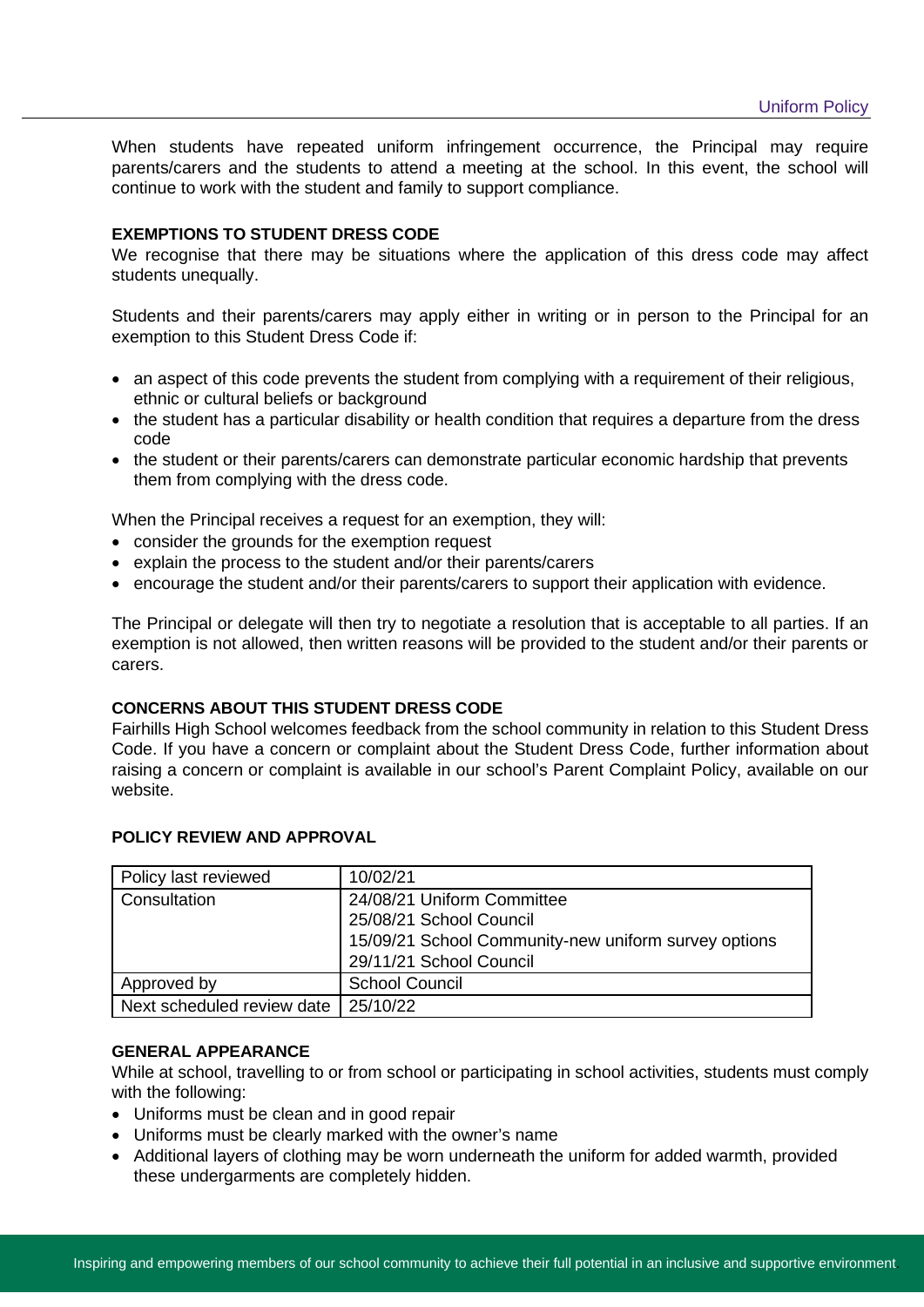#### **General uniform**

- The correct summer and winter uniform may be worn at any time during the year
- No mixing of uniforms is permitted
- Summer dress and winter skirt length must be no higher than 5cm above the knee
- Only plain white t-shirts and singlets can be worn under the uniform and need to be tuck in at all times
- The only jackets permitted to be worn are the school black jacket and the school green jacket, which will be discontinued from 2023
- Plain black enclosed leather/suede shoes (not boots) with black laces must be worn correctly and regularly cleaned
- Ballet shoes, slip-ons and boots are not permitted
- Students can wear a plain black baseball cap. No logo or writing is permitted. Students are not permitted to wear it indoors.

#### **Sun smart**

As we are a secondary school, we expect students to take responsibility for being sun smart outdoors by wearing the school cap, applying sunscreen and wearing close-fitting, wrap-around sunglasses that meet the Australian Standards 1067 and cover as much of the eye area as possible.

#### **Active uniforms**

The sports uniform can be worn:

- to or from school if the PE/Sport lesson is scheduled in the first/last period of the day
- for the entirety of the day if a student has two periods of PE/Sport lesson on that day
- The basketball uniform is only to be worn during basketball classes and at school competitions
- Full length activewear pants and tracksuits must be plain black, logo/writing free and not see through
- The dance uniform is only to be worn during dance classes.

#### **Jewellery and make-up**

- Students with ear piercings are permitted to wear two small piercings per ear.
- Students (excluding ears) are permitted to wear one small facial piercing.
- Excessive and inappropriate jewellery is not permitted
- Non-excessive make-up and nail polish is permitted and must be natural in look

#### **Hair**

- Hair must be kept clean and tidy; rinses, tints and extreme fashion styles are not acceptable, and must be avoided. This includes hair adornments, unnatural hair colour, multiple hair colour
- Students with hair below collar length must wear it tied securely for practical classes. This is an Occupational Health and Safety requirement.

#### **Carrying items**

- Students must use a FHS school back pack or a plain black back pack to carry their belongings to and from school.
- Students should use a sleeve/carry to carry laptops to class during the day.
- Students are not to use handbags at any time.